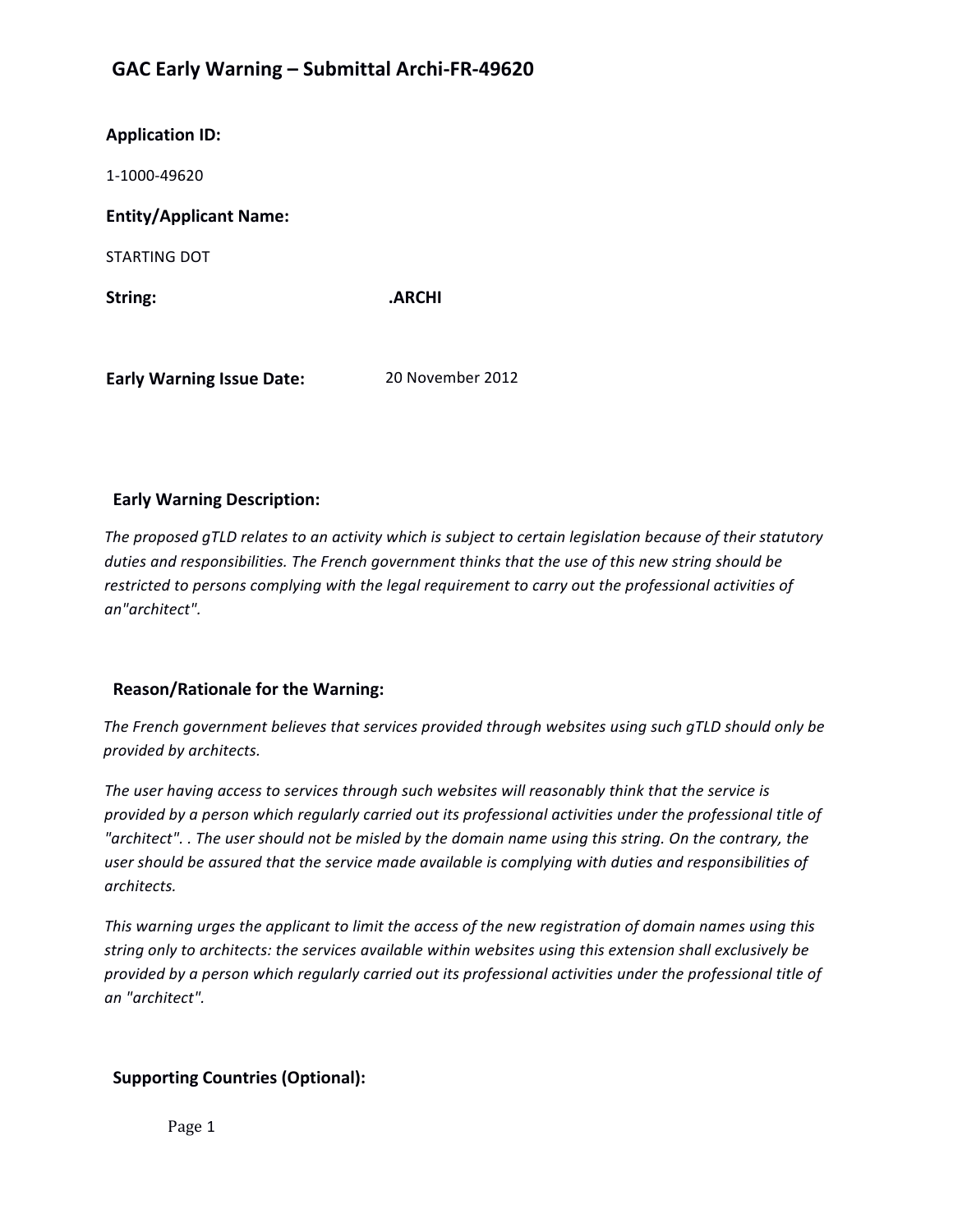## **Possible Remediation:**

#### Some examples.....

The French government requires that the registrars working with the registry operator of this new gTLD *inform* the person willing to register a domain name with such an extension on the duties and responsibilities of an architect.

The French government calls for a provision on legal obligations under the activity of an architect in the *registration agreement.*

More support from "X" country necessary

Strongly recommend withdrawal

**Further Notes from GAC (Optional):** 

## **Instructions for Applicant**

## **ICANN** strongly encourages that the applicant work with relevant parties as soon as possible to address the concern voiced in the GAC Early Warning.

Upon receipt of this GAC Early Warning, the applicant has 21 calendar days to inform the GAC and ICANN, through the TLD Application System (TAS), of its decision to either withdraw or continue with the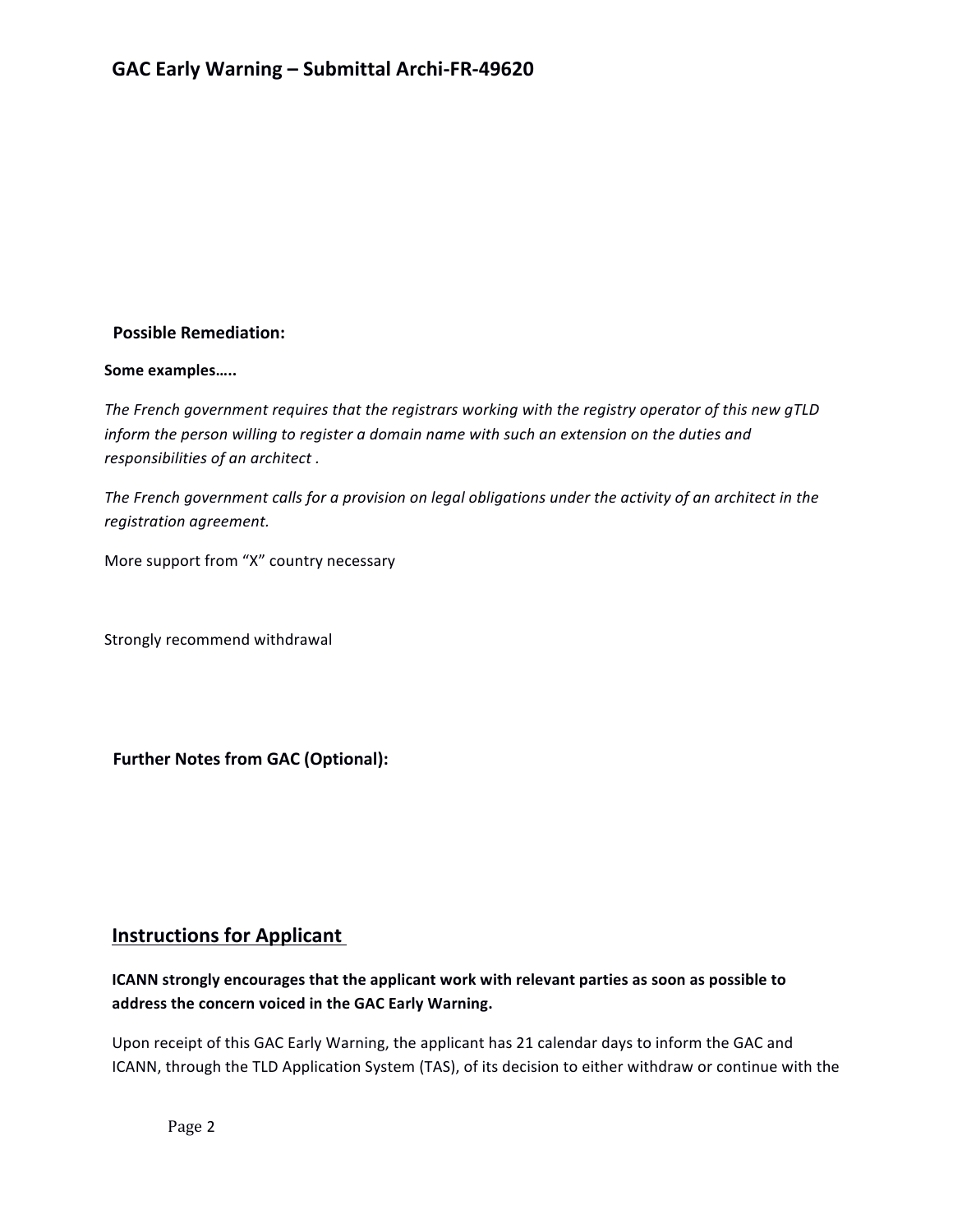## **GAC Early Warning – Submittal Archi-FR-49620**

application. If the applicant does not notify the GAC and ICANN within 21 days of receiving the GAC Early Warning of its decision. The application will not move forward with the evaluation process.

#### **Asking questions about your GAC EW**

If you have questions or need clarification about your GAC Early Warning, please contact {*TBD*}. As highlighted above, ICANN strong encourages applicant's to contact {TBD} as soon as practical to ensure you are able to move to the next steps within the 21 day allotted time period.

### **Continuing with your application**

If the applicant chooses to continue then they must complete the "Applicant's Response" section below notifying the GAC of intended actions, including the expected completion date, and remit their response to {need to define where this will be sent} within 21 days. Separately, the applicant must indicate in TAS its intention to continue with their application.

To complete these tasks the applicant must perform the following steps:

- 1. Log into TAS
- 2. Open the GAC Early Warning task
- 3. Click on the "Continue" button
- 4. Separately, submit the GAC EW with the completed "Applicant Response" section to {TBD }

#### **Withdrawing your application**

Applicants choosing to withdraw must notify ICANN and the GAC within the 21-day window to be eligible for a refund of 80% of the evaluation fee (USD 148,000).

To receive the 80% refund, within 21-days the applicant must perform the following steps:

- 1. Log into TAS
- 2. Open the GAC Early Warning task
- 3. Click on the "Withdraw" button

## For questions please contact: gacearlywarning@gac.icann.org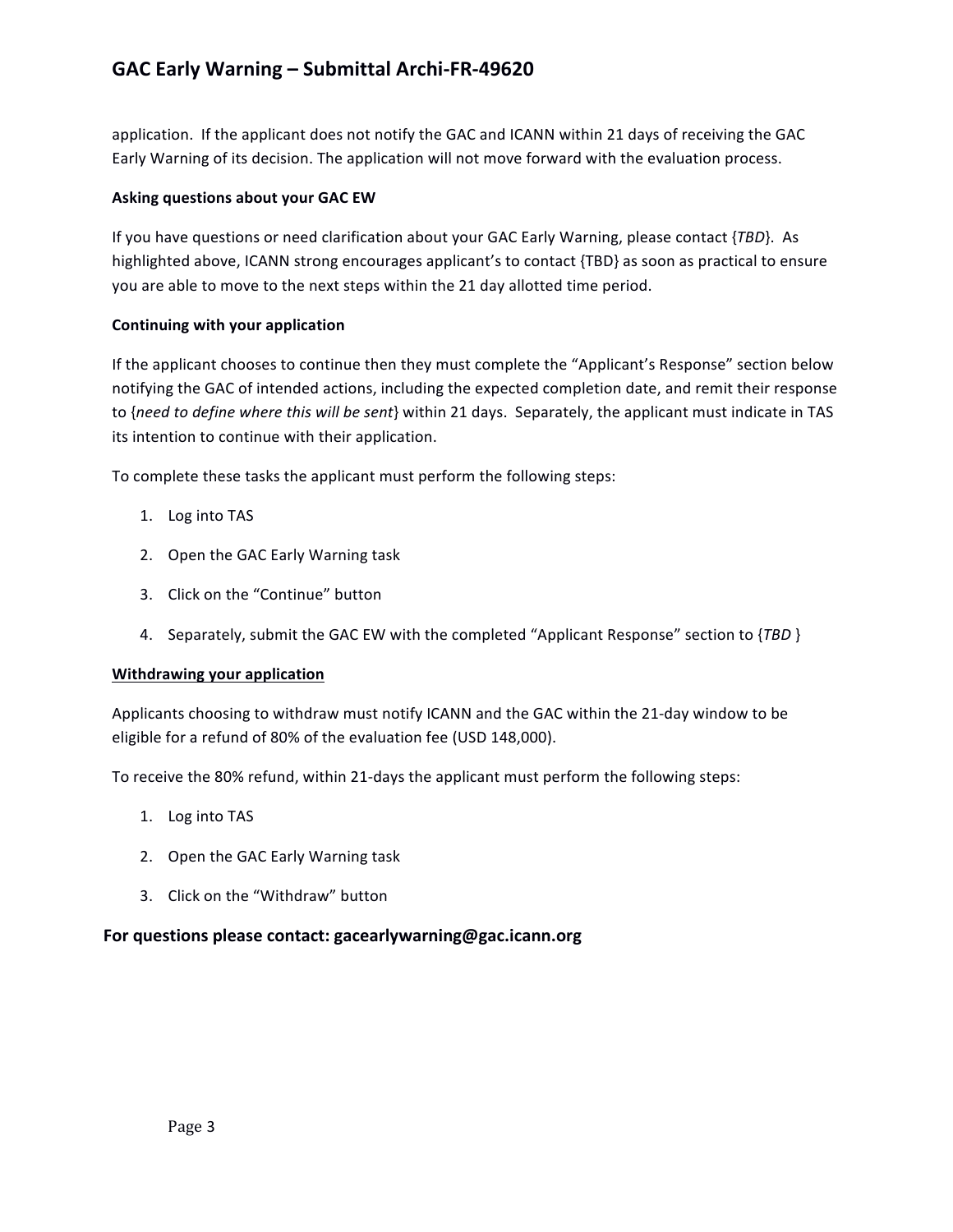**Applicant Response:**

# **Applicant Decision**

Top of Form

**Application**



Page 4